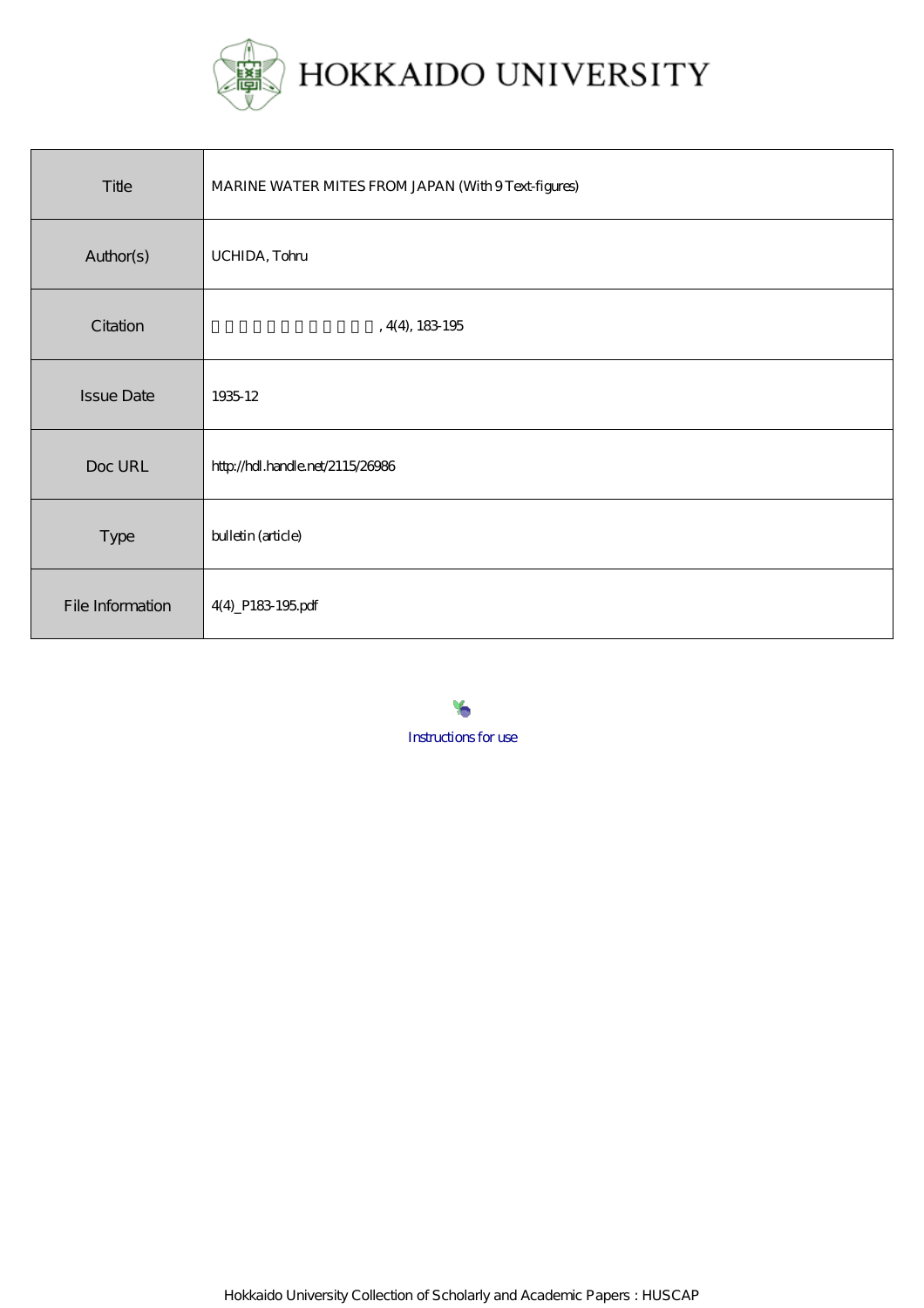# **MARINE WATER MITES FROM JAPAN**

## BY

### **Tohru** UCHIDA

Zoological Institute. Faculty of Science, Hokkaido Imperial University

#### *(With* 9 *Text-figures)*

With the exception of the Halacaridae, the marine water mites are represented by the three genera, Pontarachna, Litarachna, *Nautarachna,* including about ten species. From the Pacific have been reported only the two species; *Pontarachna formosae* from near Formosa and *P. cruciata* from the coast of California. Through the kindness of Messrs. K. TAKEWAKI, S. OKUDA and H. HORIE a fair number of marine water mites collected from Misaki and the coasts of Hokkaido have been submitted to the writer for identification. In these collections are included three species of marine Hygrobatidae; amongst them one probably belongs to the Mediterranean species and two to new species.

## *Pontarachna pacifica* n. sp. (Figs. 1-3)

*Male.* Body attaining a length of 0.47 mm and a breath of 0.37 mm. Outline elliptical. Dorsum well-arched. Skin smooth. On the anterior margin there is a pair of antenniform bristles which are directed slightly backward. Eyes situated on the margin to the outer sides from these bristles. Around the eyes are found short bristles, some accompanying glands. Capitulum, as in other species,

Contribution No. 96 from the Zoological Institute, Faculty of Science, Hokkaido Imperial University.

Jour. Fac. Science, Hokkaido Imp. Univ., Series VI, Zoology, Vol. IV, No.4, 1935.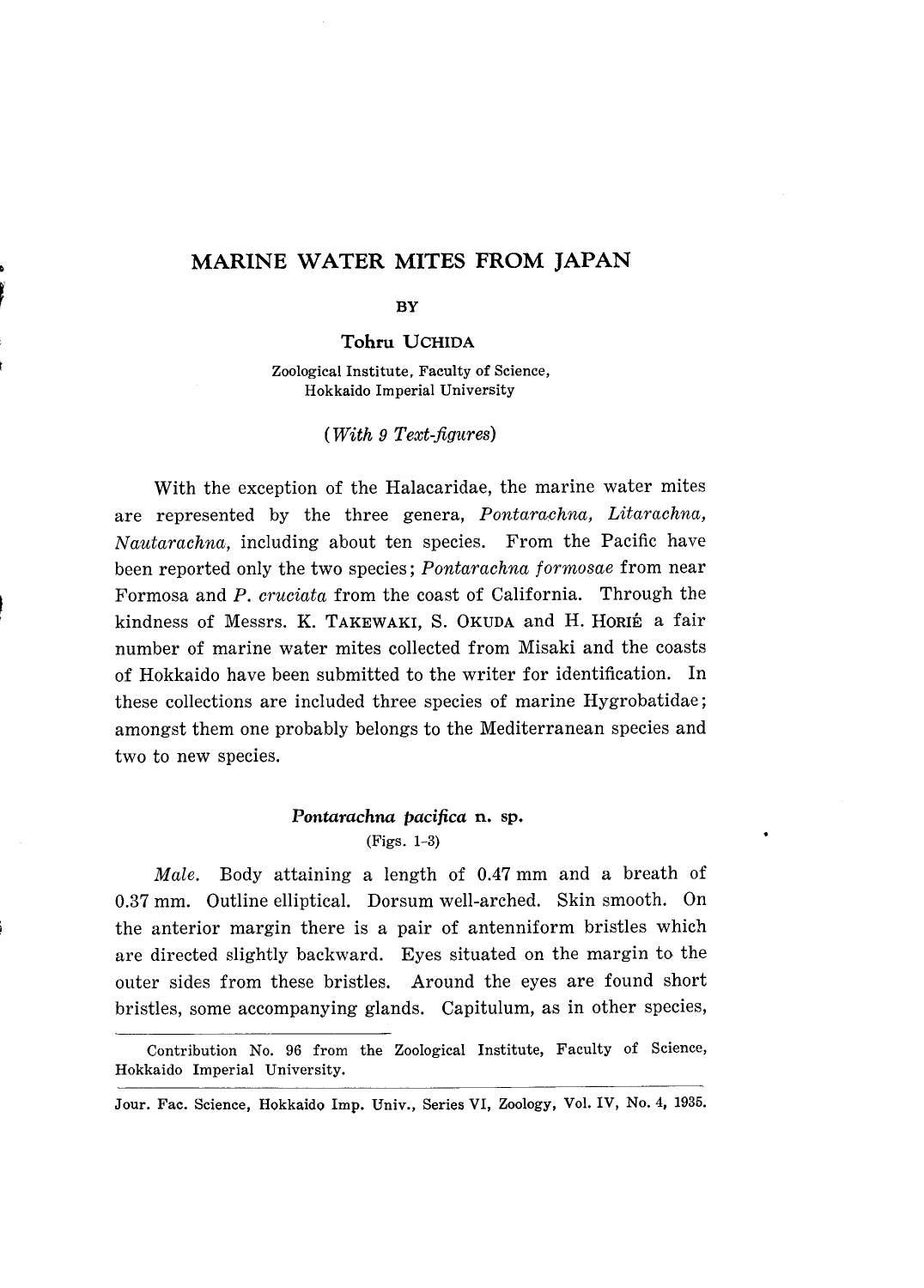forming a tube and lying beneath the first epimera. Mandibles slightly curved, with the concave edge on the dorsal side, and divided into two segments, of which the anterior narrower part projects a little beyond the tube of the capitulum. Palpi, slender in form, 0.28 mm long on the extensor edge. First segment short. Second segment, widest of all and widened distally, having a rounded extensor edge with two spines arising from the distal portion. The inner spine is much longer than the outer one. Third segment more or less



Fig.1. *Pontarachna pacifica* n. sp., ventral view of male.

narrowing distally and provided with a long spine at the distal end on the extensor surface. Fourth segment, longest of all, gradually narrowing to the distal end, having two pairs of hairs, one ventral and one dorsal, near the narrowed end; ventral one longer than the dorsal one. Fifth segment, smallest of all, ending in two blunt spines and having a hair on the flexor surface. Epimera occupying about half the anterior area of the ventral surface. First pair, narrowing posteriorly to an acute angle and forming an obtuse angle on the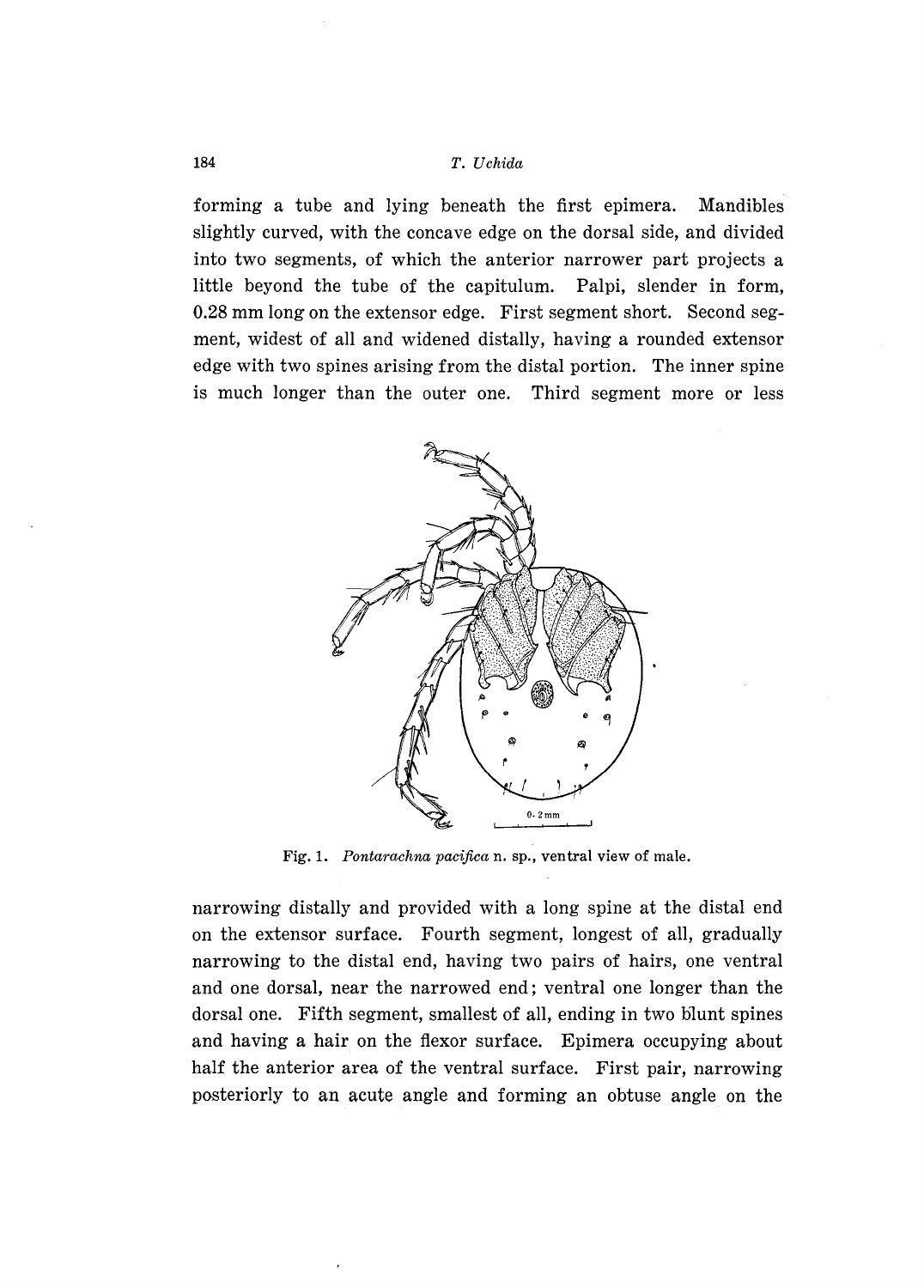anterior margin, having three hairs upon them. Second and third pairs confused with each other, slightly narrowed axially, longer than the first, each with a ragged expanded outer margin and several hairs sparsely distributed upon them. Two pairs of hairs arising from the outer posterior margin of the third epimera, especially posterior longer ones, conspicuous. Inner parts of these pairs are completely united; the inner margin of them being provided with a slight process on the anterior end and a claw-like posterior end bending posterio-



Fig. 2. *Pontarachna pacifica* n. sp., ventral view of female.

laterally. Fourth pair of epimera widened posteriorly, with a rounded anterior margin. The outer margin of the epimera is smooth and has an elongated posterior part which is bent somewhat axially. Along the outer margin of the epimera are arranged three hairs in a row. The genital field lies a little posteriorly between the clawshaped processes of the second  $+$  third epimera. Genital plate, elliptical in shape and chitinous, 0.06 mm long and 0.04 mm wide,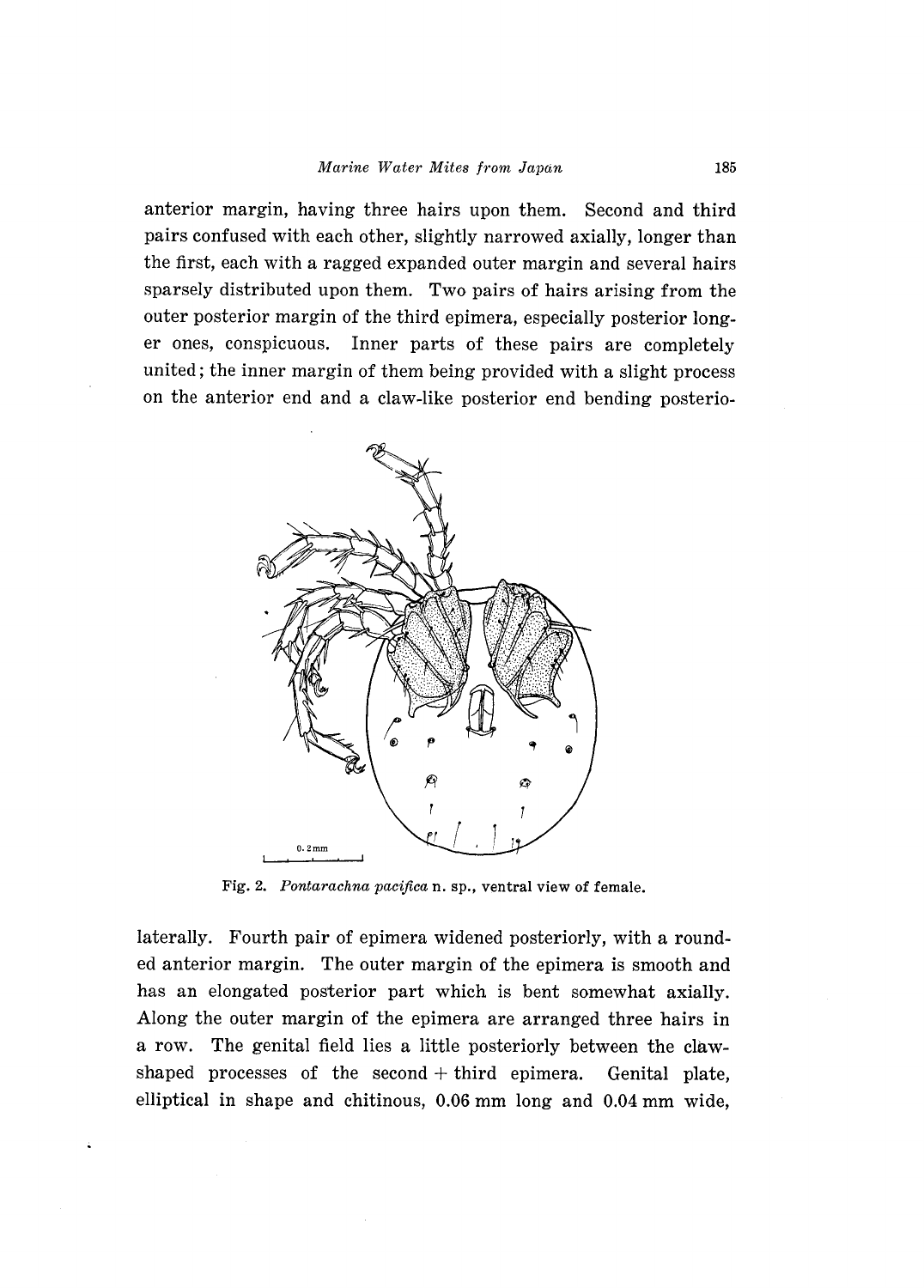bearing many minute setae arranged in the anterior portion in about three rows and in the lower in one. Genital pore, elongate elliptical, opening outside slightly lower than the centre. On both the sides behind the genital plate there are present three pairs of small chitinous plates, each bearing a hair. Among them each member of the outer posterior pair corresponds to a large gland. There are two chitinous plates in pair, each bearing three minute hairs, lying midway between the genital plate and the posterior margin. Ex-



Fig. 3. *Pontarachna pacifica* n. sp., a, mandible of male slightly damaged; b, left palpus of female; c, right paJpus of female.

cretory pore situated close to the posterior extremity. The whole length of the first to fourth legs is 0.32 mm, 0.34 mm, 0.37 mm and 0.47 mm respectively. All legs deficient in swimming hairs and bearing spines, especially around the distal margin of the segment. **In**  the proximal segments of the first pair of legs a few spines are found on the dorso-Iateral sides, while in the distal segments of the fourth pair several spines grow on the ventro-Iateral surface. **In** the distal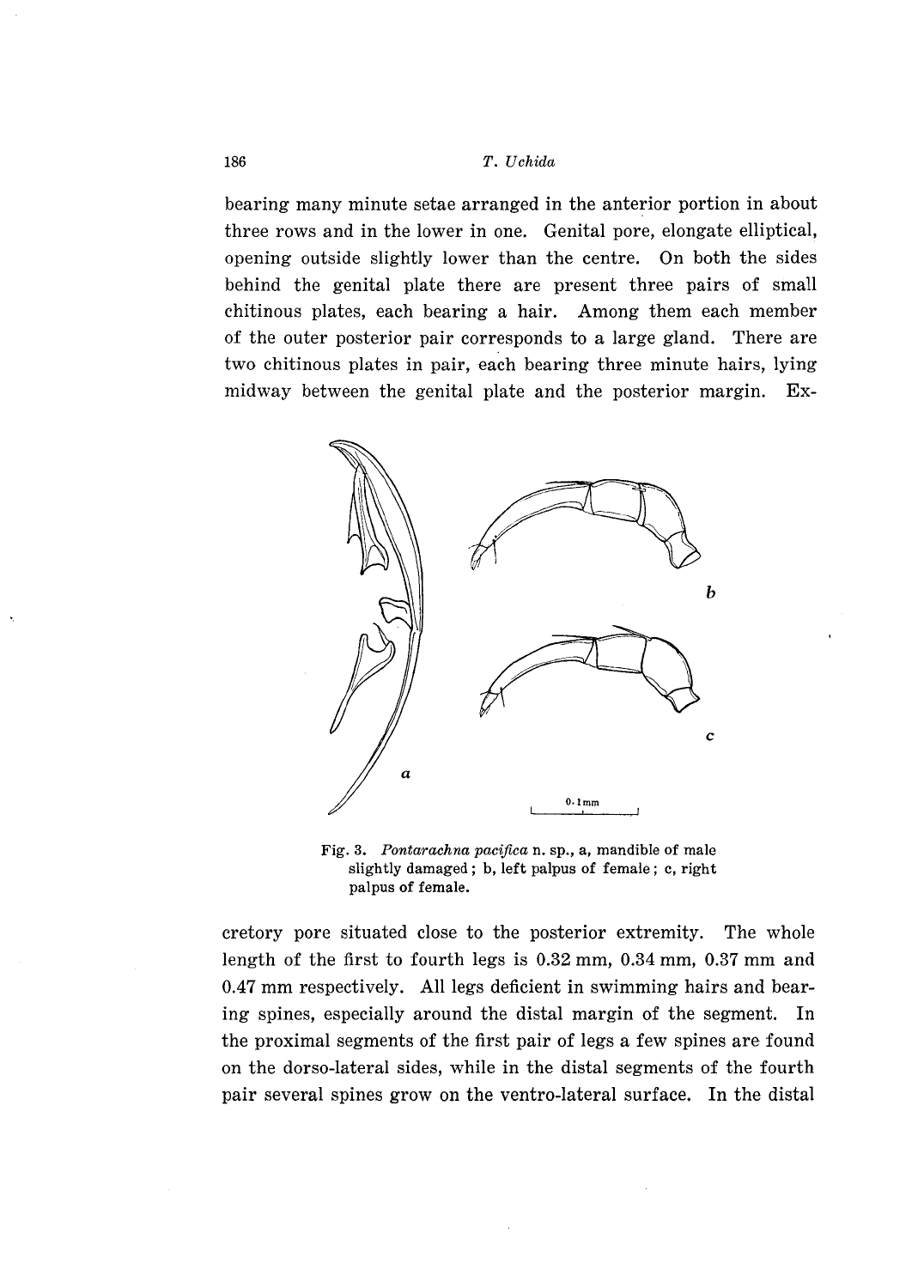portion of all legs are found three claws, the median one being larger than the lateral ones. Colour red.

*Female.* Body larger than the male, measuring 0.57 mm long and 0.47 mm wide. The entire length of the first to fourth legs is 0.34 mm, 0.37 mm, 0.41 mm and 0.49 mm respectively. Except the genital organ, characters generally agree with those of the male. Genital organ, 0.1 mm long and 0.05 mm wide, lying between the claw-like expansions of the second  $+$  third epimera. The anterior chitinous plate is crescent in form, while the posterior plate, slightly larger than the former, is anchor-like in outline and has paired pores, each with a minute hair. Colour red.

Locality. About ten individuals were collected by Mr. H. HORIE at Oshoro on July 6, 1934. Some were found in plankton and some attached to sea-weeds.

*Remarks.* The species is easily distinguished from other species in the form of the epimera, genital plates and palpi with the long fourth segment. The palpi of *P. capensis* are like to those of the present species, but the two species are easily distinguishable by the position and shape of the genital organs of both sexes.

# *Litarachna divergens* **WALTER**  (Figs. 4-6)

*Male.* Body elliptical in outline, 0.48 mm long and 0.38 mm wide. Dorsum well-arched. Skin smooth, with several small chitinous plates, each accompanying a hair. From the anterior margin arise a pair of antenniform bristles. Eyes in pair, present on the outer sides of the antenniform bristles. Capitulum as in other species of the genus. Mandibles 0.24 mm in length, each furnished in the distal portion with a curved claw, which is somewhat truncated in the tip and has a middle ridge. The shape of them generally agrees with Fig. 4, Taf. 1 of v. SCHAUB (1889). Palpi, stout and large, 0.43 mm along the extensor edge. First segment short, narrowed in the middle length and having a short spine on the distal end of the extensor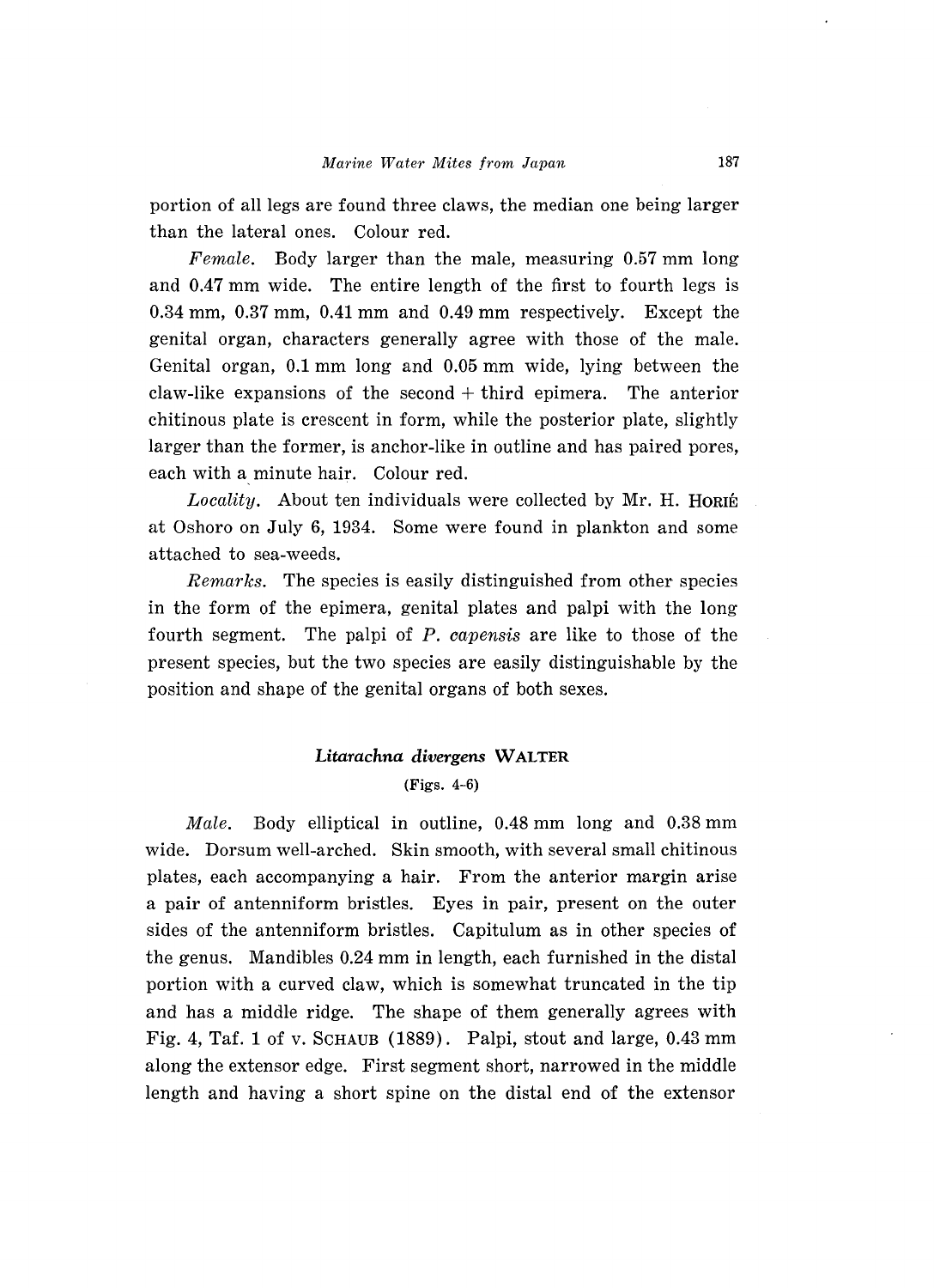surface. Second segment, broadest of all, the extensor edge being three times the length of the flexor one. Two spines present on the extensor surface of the segment, the proximal one situated in the middle portion and the distal one on the extremity. Third segment slightly narrower than the second, becoming narrow anteriorly and having a long spine in the distal portion on the dorsal surface. Fourth segment, largest of all, broadly equal in width, with a conspicuously concave flexor edge. Near the distal portion of the segment one



Fig. 4. *Litarachna divergens* WALTER, ventral view of male.

dorsal and two ventral hairs are seen. Fifth segment, smallest of all, generally narrowing to a tip ended in two short spines. Two hairs, one dorsal and one ventral, present near the terminal end of the segment. Epimera covering about half the anterior portion of the ventral surface. First pair narrowing posteriorly to an acute angle and concave in the anterior half along the inner edge for the reception of the capitulum. The outer margin is roundly concave. Hairs present, three on the inner margin and two near the edge facing the second epimera. Second and third pairs of epimera united and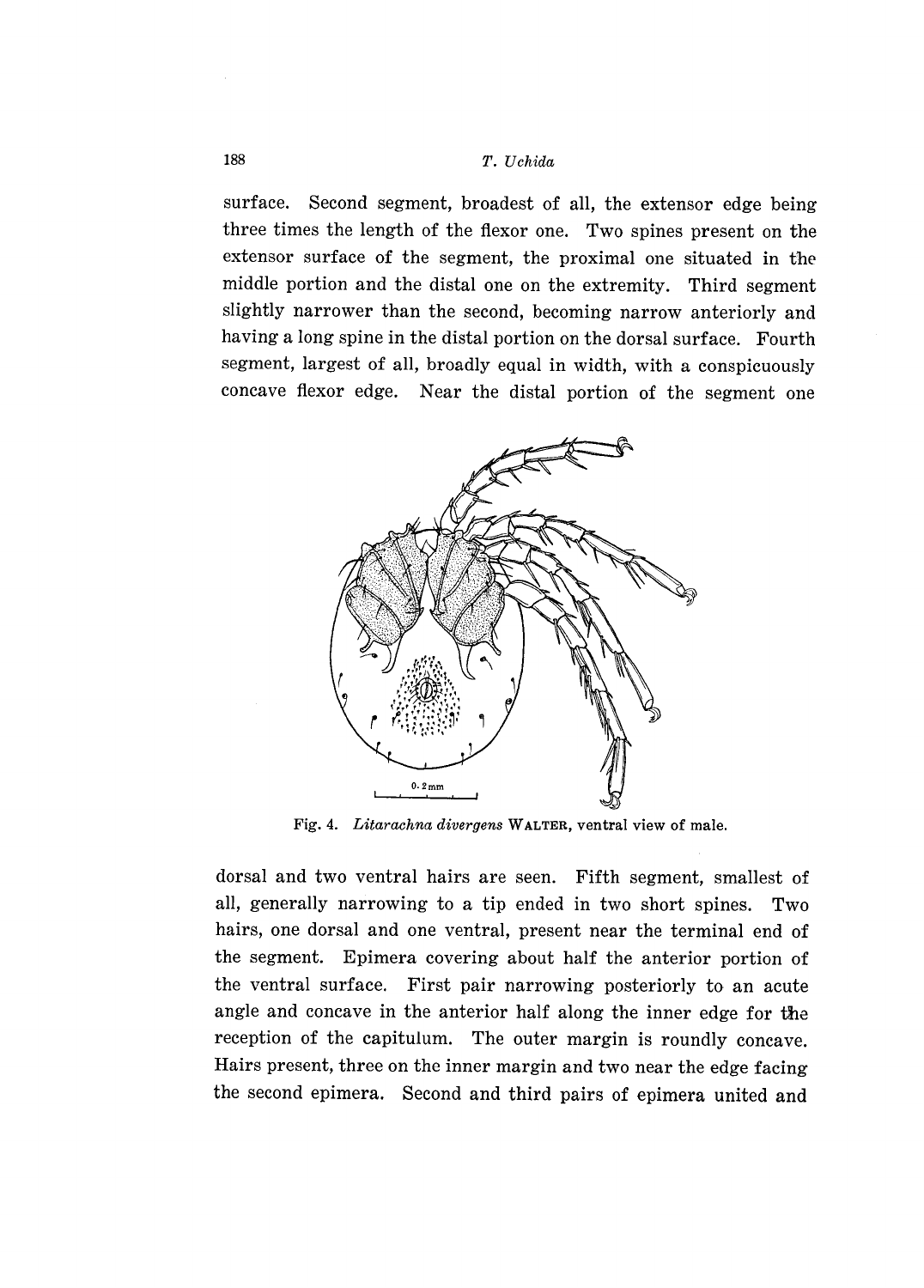forming a large plate. The second epimera are nearly of the form of an isosceles triangle, with the outer margin as the base. The inner apex is merged into the plate made of the two epimera. The third epimera slightly widened outwards have two long hairs on the outer edge. On the inner edge of two confused plates occurs a claw-shaped process. A few hairs grow on these epimera. Fourth plates widened



Fig. 5. *Litarachna divergens* WALTER, ventral view of female.

inwards, the posterio-inner margin being rounded with two long chitinous expansions which are bent anterio-laterally, the inner one being longer than the outer one. A few hairs on the epimera. Genital field situated a little posteriorly between the inner chitinous processes. Genital pore slit-like, flanked by two thin chitinous plates which are attached to a distinct chitinous ring. The chitinous ring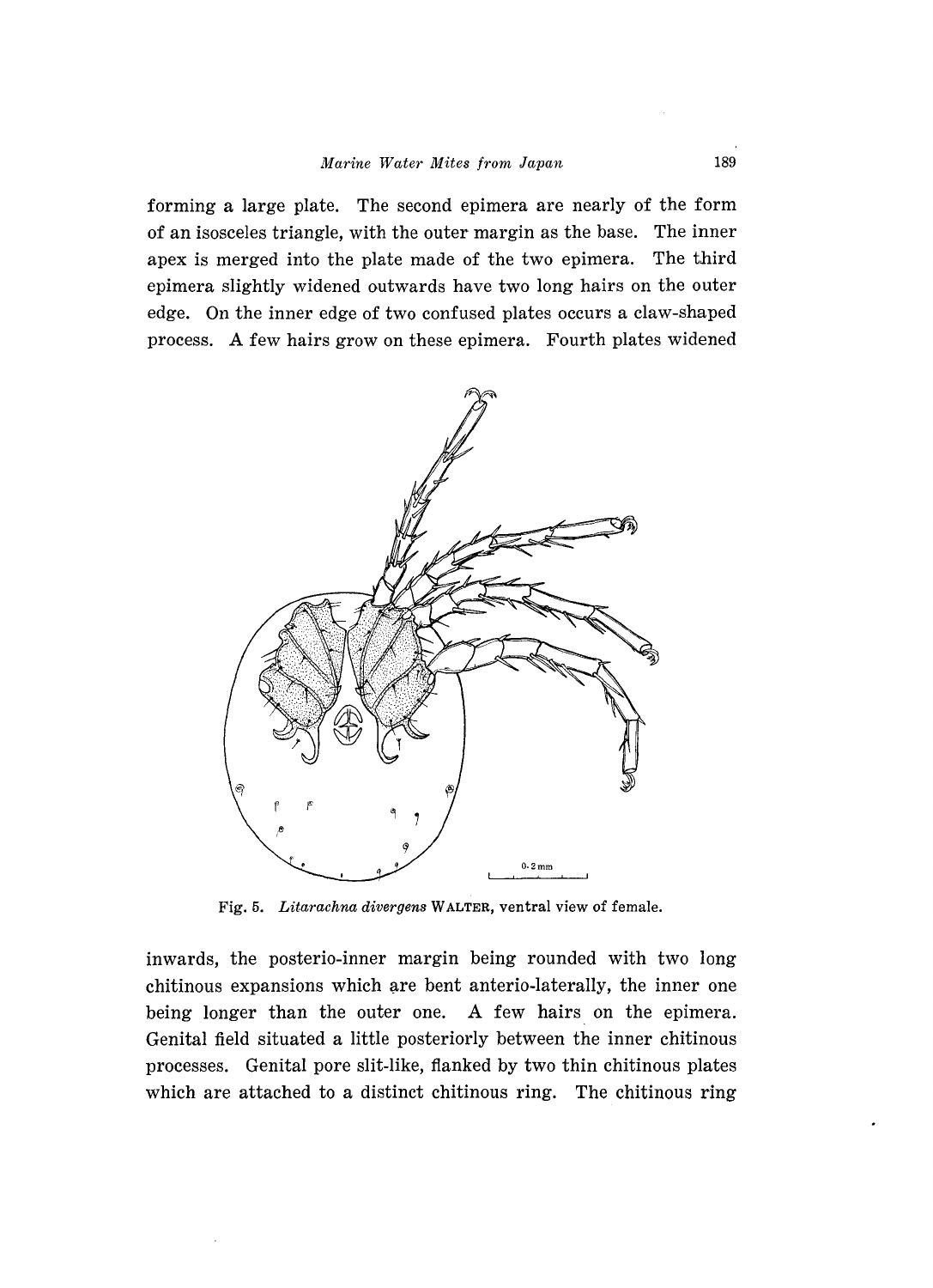has eight small pores, four on either side, each pore accompanying a short hair. Around the genital organ are found many small bristles which are more numerous in the posterior than in the anterior part of the genital organ. Chitinous plates with glands are mostly arranged in the portion posterior to the genital area, but between two chitinous expansions of the fourth epimera is found a small chitinous plate. Excretory pore lies on the ventral side near the posterior margin. The entire length of the first to fourth legs is 0.44 mm,



Fig. 6. *Litarachna divergens* WALTER; a, left palpus of female; b, right palpus of female; c, left mandible of female; d, right mandible of female.

0.47 mm, 0.52 mm and 0.53 mm respectively. Legs lacking in swimming hairs and bearing spines around the distal margin and on the ventro-Iateral surface of the distal segments, especially in the fourth and fifth segments. All legs have two sets of claws, each composed of a median large and two lateral small ones. Colour orange.

*Female.* Body larger than the male, 0.56 mm long and 0.46 mm wide. Whole length of the first to fourth legs measuring 0.47 mm, 0.61 mm, 0.63 mm and 0.68 mm respectively. The general characters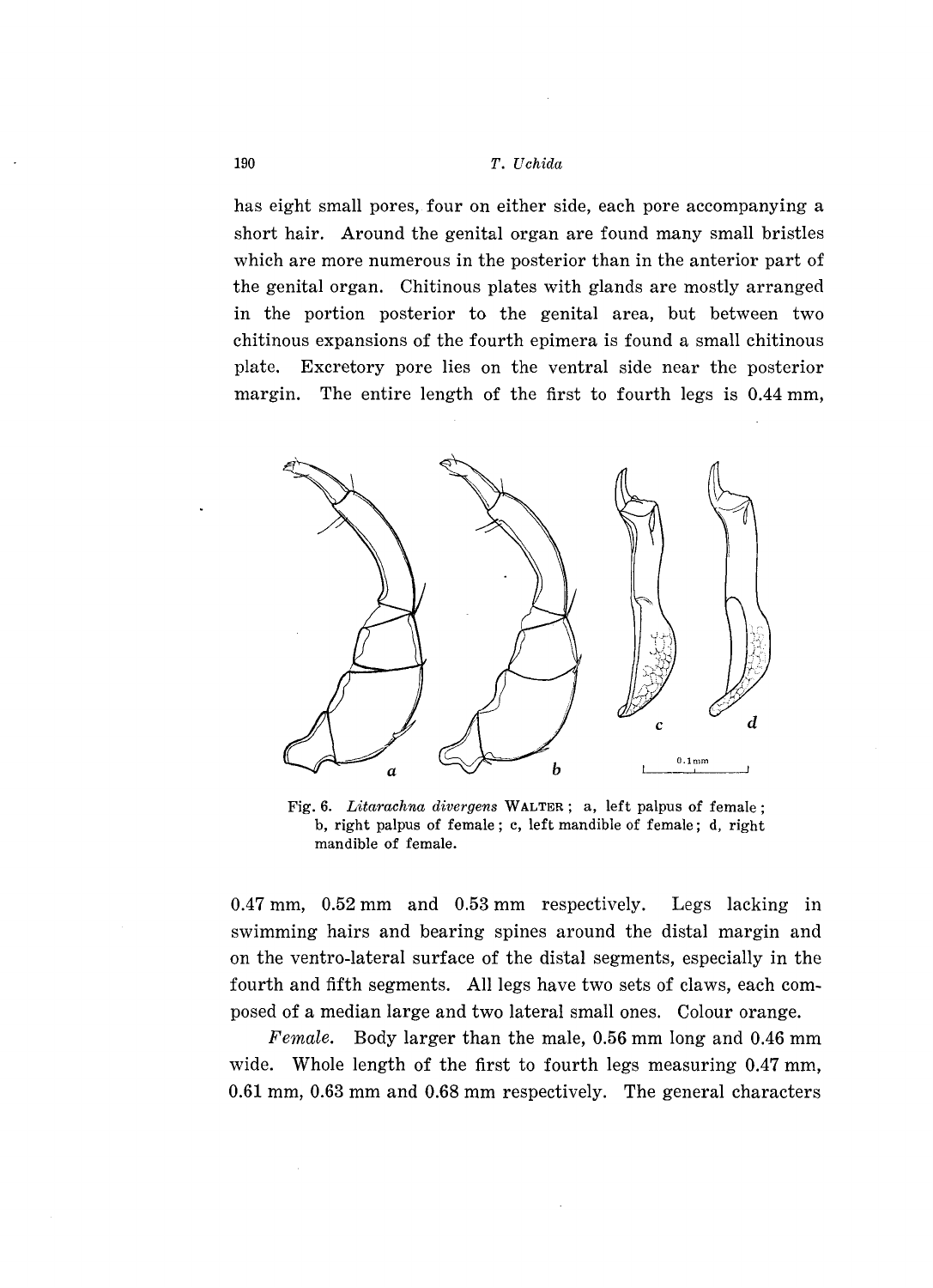agree with those of the male. Genital field, 0.08 mm long and 0.06 mm wide, situated much further forward than in the male and between the third and fourth epimera. The genital plates are made of two anchor-shaped chitinous ones, both symmetrical in form. No pore with a bristle could be found on the lower chitinous plate. No bristles around the genital organ. Colour orange.

*Localities.* The species is common among plankton in Misaki during July. More than twenty specimens were collected by Mr. K. TAKEWAKI in Misaki in July, 1932 and 1935. Over ten examples were obtained by Mr. H. HORIÉ in Oshoro on July 6, 1934.

*Remarks.* The Japanese water mite is very similar to the description of the specimens collected in Triest and described by v. SCHAUB (1889) as *Pontarachna punctulum.* v. SCHAUB's species which is quite different from the type species, *P. punctulum,* has been, with a query, referred by WALTER (1923) basing on v. SCHAUB'S description, to a new species as *L. divergens.* According to WALTER, the mite recorded by SERNOW (1913) from the Black Sea is also referable to the species. The Japanese specimens coincide well with v. SCHAUB'S description in the possession of mandibles with a truncated tip and large palpi of similar form. Furthermore, as in v. SCHAUB'S figures the male genital plate is represented by a chitinous ring furnished with four pairs of pores with accompanying hairs, and the female genital plates resembling in form v. SCHAUB'S figure also have neither pore nor accompanying hair. In addition to the common characters above mentioned, the chitinous expansions of the fourth epimera are directed laterally in the Japanese specimens as in v. SCHAUB'S.

# *Litarachna kamui* 1) n. sp. (Figs. 7-9)

*Male.* Body nearly oval, 0.43 mm long and 0.33 mm wide. Dorsal side well-arched. Skin smooth. Antenniform bristles and

<sup>1) &</sup>quot;kamui" is an Aino language in the meaning "holy".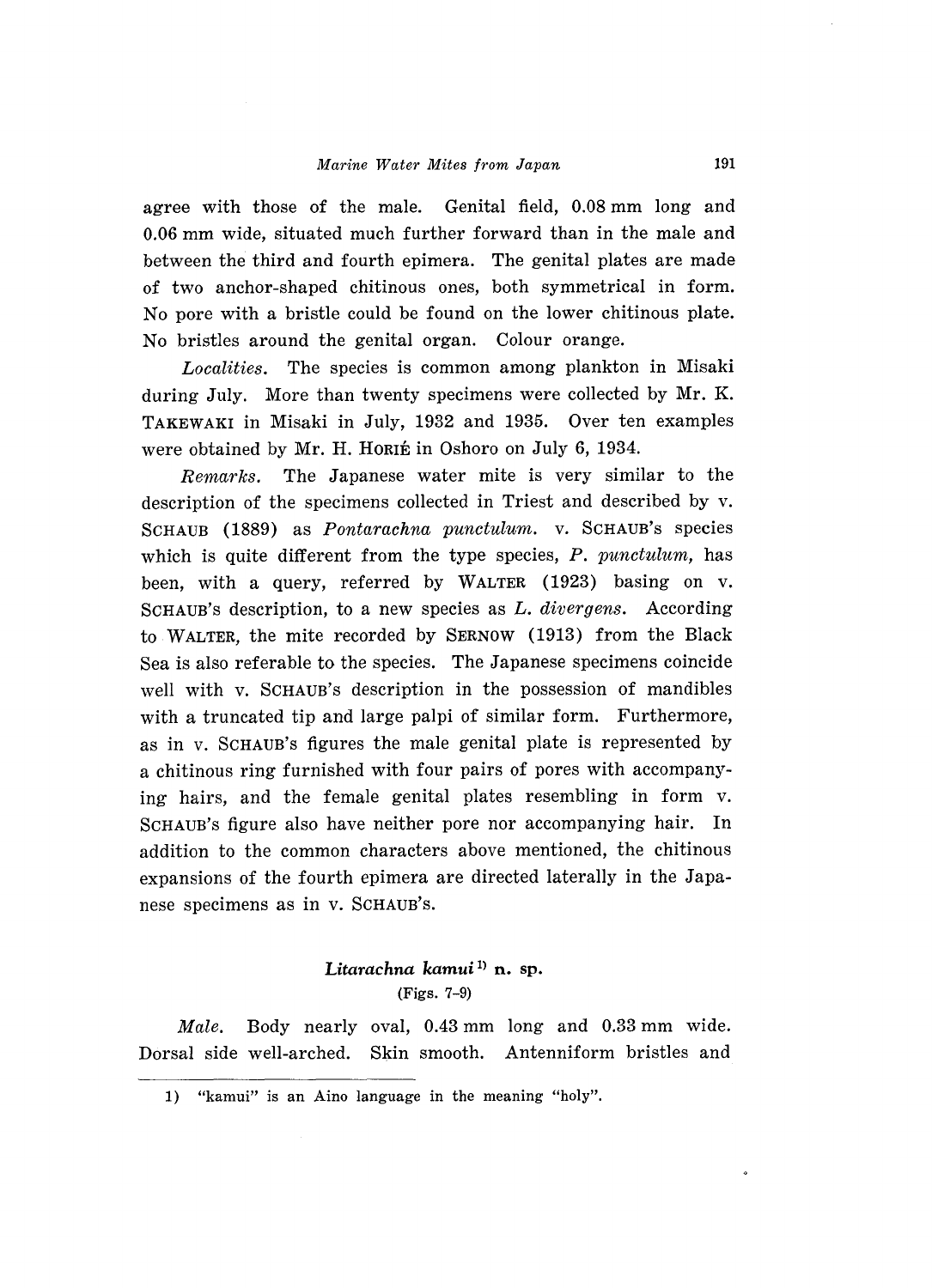eyes present on the dorsal side near the anterior margin. Capitulum approximately triangular in shape, relatively large. Mandibles slightly shorter than 0.15 mm, having a short blunt claw-shaped distal portion. Palpi 0.27 mm long on the extensor edge. First segment short, having no spine. Second segment, widest of all and becoming wide distally, its extensor edge being twice the length of the flexor one. On the extensor surface are present two spines, one in the middle portion and another on the distal end. On the flexor



Fig. 7. *Litarachna kamui* n. sp., ventral side of male.

edge occurs a process which is lacking in other species of the genus. Third segment narrowing distally, with a slightly rounded extensor surface and a concave flexor edge. No spines were found. Penultimate segment, longest of all, gradually becoming narrow and having a minute process found on the flexor edge slightly distal from the middle length. There are two hairs on the segment, one near the distal end of the extensor edge and another just anterior to the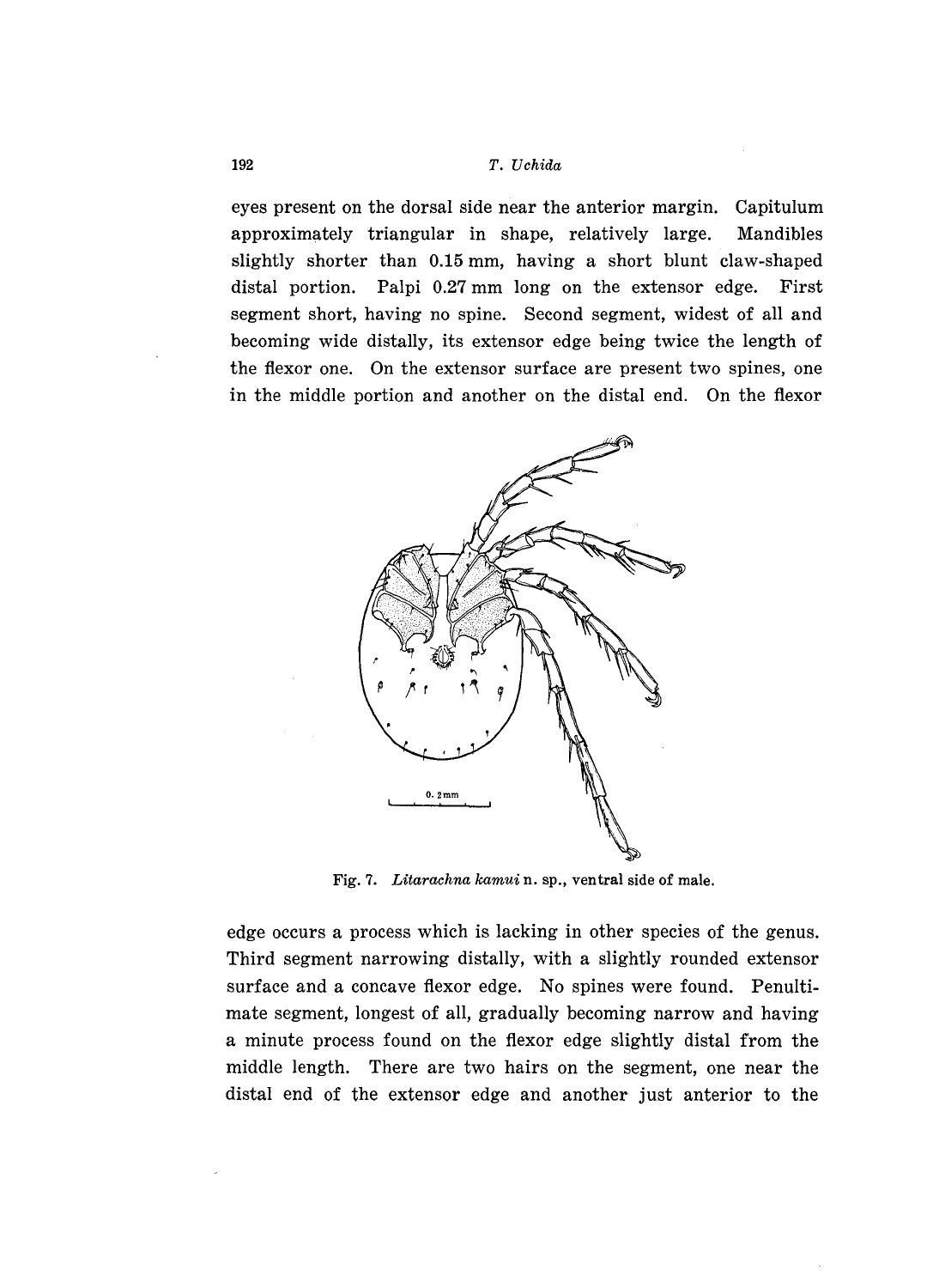ventral process. Fifth segment somewhat rapidly narrowed near the tip having two short spines. A ventral hair alone present. Epimera occupying less than the anterior half of the ventral surface. First pair nearly equal in width throughout the anterior half but becoming narrow towards the posterior extremity which ends in a small process projected inwards. Each epimeron having five hairs separately distributed. Second and third epimera united in the



Fig. 8. *Litarachna kamui* n. sp., ventral side of female.

posterior portion, forming a nearly triangular shape, though the outer margin is undulating. Posterior end of the second epimeron and anterio-inner edge of the third epimeron are completely fused and form a chitinous process. A few hairs present on the outer margin of these plates. Fourth epimera, widest of all, becoming wide inwards, having the posterior margin diverging into two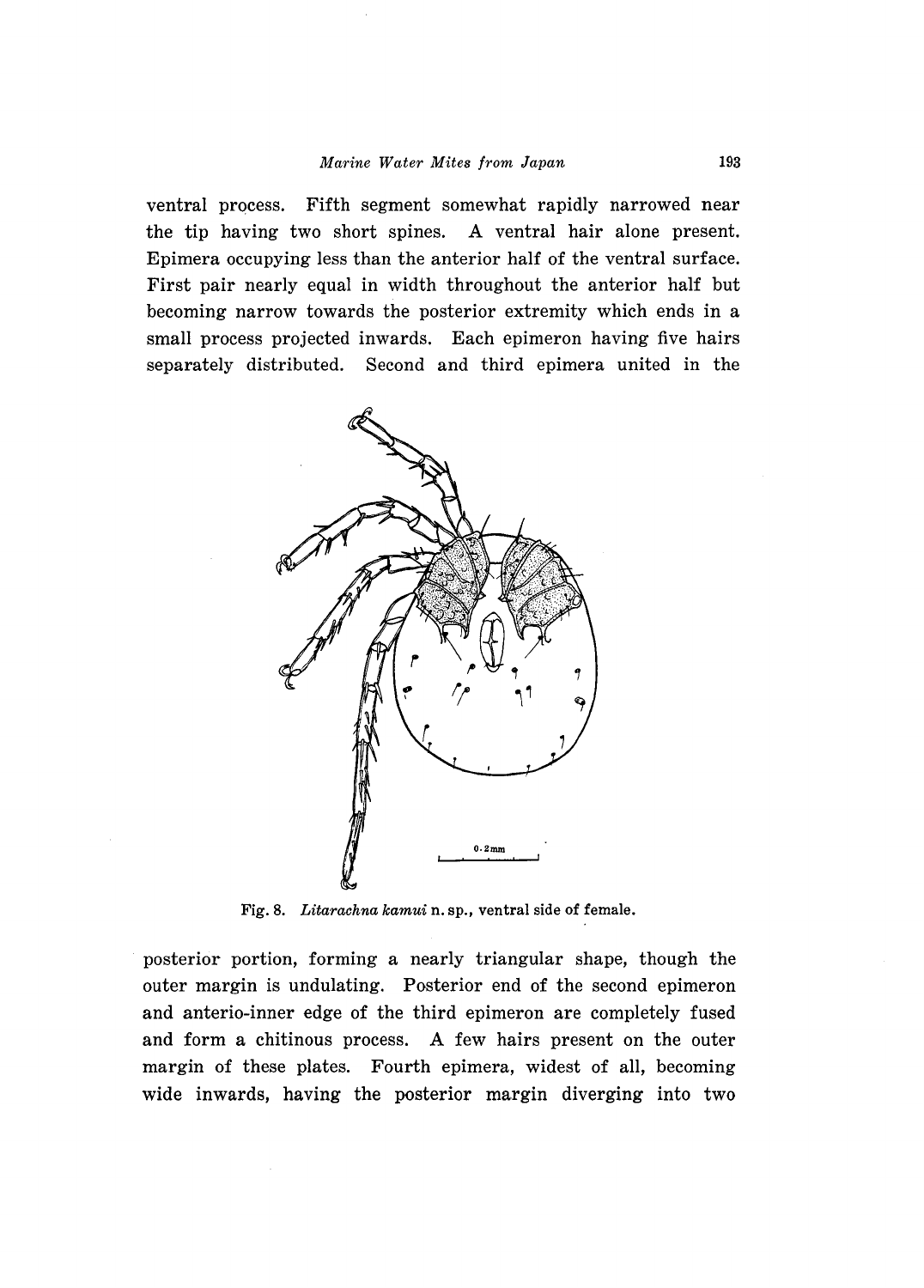#### 194 *T. Tlchida*

chitinous expansions; the inner one claw-shaped, while the outer one larger than the former having a round tip, both expansions being directed laterally. The measurement of the whole length of the first to fourth legs is as follows, 0.37 mm, 0.4 mm, 0.41 mm and 0.56 mm respectively. All legs devoid of swimming hairs and provided with spines which are mostly growing around the distal margin and on the ventral side of the segments. These legs are provided in the distal end with two paired claws, each consisting of one large median and two small lateral ones. Genital organ lying just behind between the fourth epimera, 0.04 mm long and 0.035 mm wide.



Fig. 9. *Litarachna kamui* n. sp.; a, left palpus of male; b, right palpus of male; c, right palpus of male, d, left palpus of male.

Chitinous ring encircling the genital slit provided with pores having accessory hairs which are arranged in a circlet. Chitinous plates with accessory hairs and glands, are found mostly posterior to the genital field, but one pair of plates is present just inside the base of the outer chitinous process of the fourth epimera. Excretory pore lying near the posterior extremity. Colour reddish orange.

*Female.* Body oval, larger than the male, 0.49 mm long and 0.41 mm wide. The length of the first to fourth legs is 0.34 mm, 0.39 mm, 0.4 mm and 0.62 mm respectively. Though slightly different, the shape of epimera and distribution of the chitinous plates are generally similar to those of the male. The striking difference in